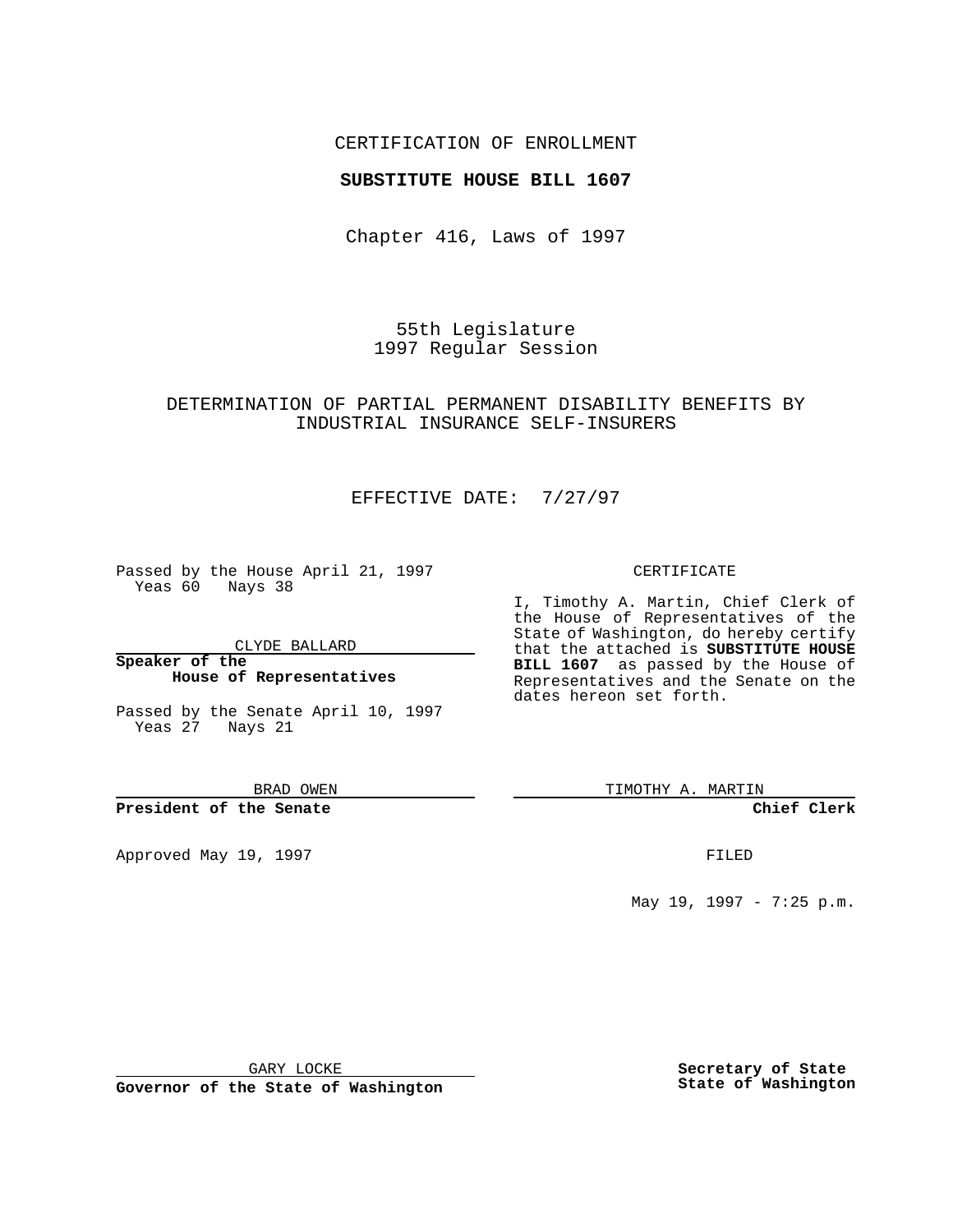# **SUBSTITUTE HOUSE BILL 1607** \_\_\_\_\_\_\_\_\_\_\_\_\_\_\_\_\_\_\_\_\_\_\_\_\_\_\_\_\_\_\_\_\_\_\_\_\_\_\_\_\_\_\_\_\_\_\_

\_\_\_\_\_\_\_\_\_\_\_\_\_\_\_\_\_\_\_\_\_\_\_\_\_\_\_\_\_\_\_\_\_\_\_\_\_\_\_\_\_\_\_\_\_\_\_

Passed Legislature - 1997 Regular Session

AS AMENDED BY THE SENATE

### **State of Washington 55th Legislature 1997 Regular Session**

**By** House Committee on Commerce & Labor (originally sponsored by Representatives McMorris, Thompson, Dyer, Sheldon, Boldt, Honeyford, Lisk, Clements, Mulliken and Mielke)

Read first time 03/05/97.

1 AN ACT Relating to determination of benefits for permanent partial 2 disability by industrial insurance self-insurers; amending RCW 3 51.32.055; and creating a new section.

4 BE IT ENACTED BY THE LEGISLATURE OF THE STATE OF WASHINGTON:

5 **Sec. 1.** RCW 51.32.055 and 1994 c 97 s 1 are each amended to read 6 as follows:

 (1) One purpose of this title is to restore the injured worker as nearly as possible to the condition of self-support as an able-bodied worker. Benefits for permanent disability shall be determined under 10 the director's supervision, except as otherwise authorized in 11 subsection (9) of this section, only after the injured worker's condition becomes fixed.

13 (2) All determinations of permanent disabilities shall be made by 14 the department, except as otherwise authorized in subsection (9) of 15 this section. Either the worker, employer, or self-insurer may make a 16 request or the inquiry may be initiated by the director or, as 17 authorized in subsection (9) of this section, by the self-insurer on 18 ((his or her)) the director or the self-insurer's own motion. 19 Determinations shall be required in every instance where permanent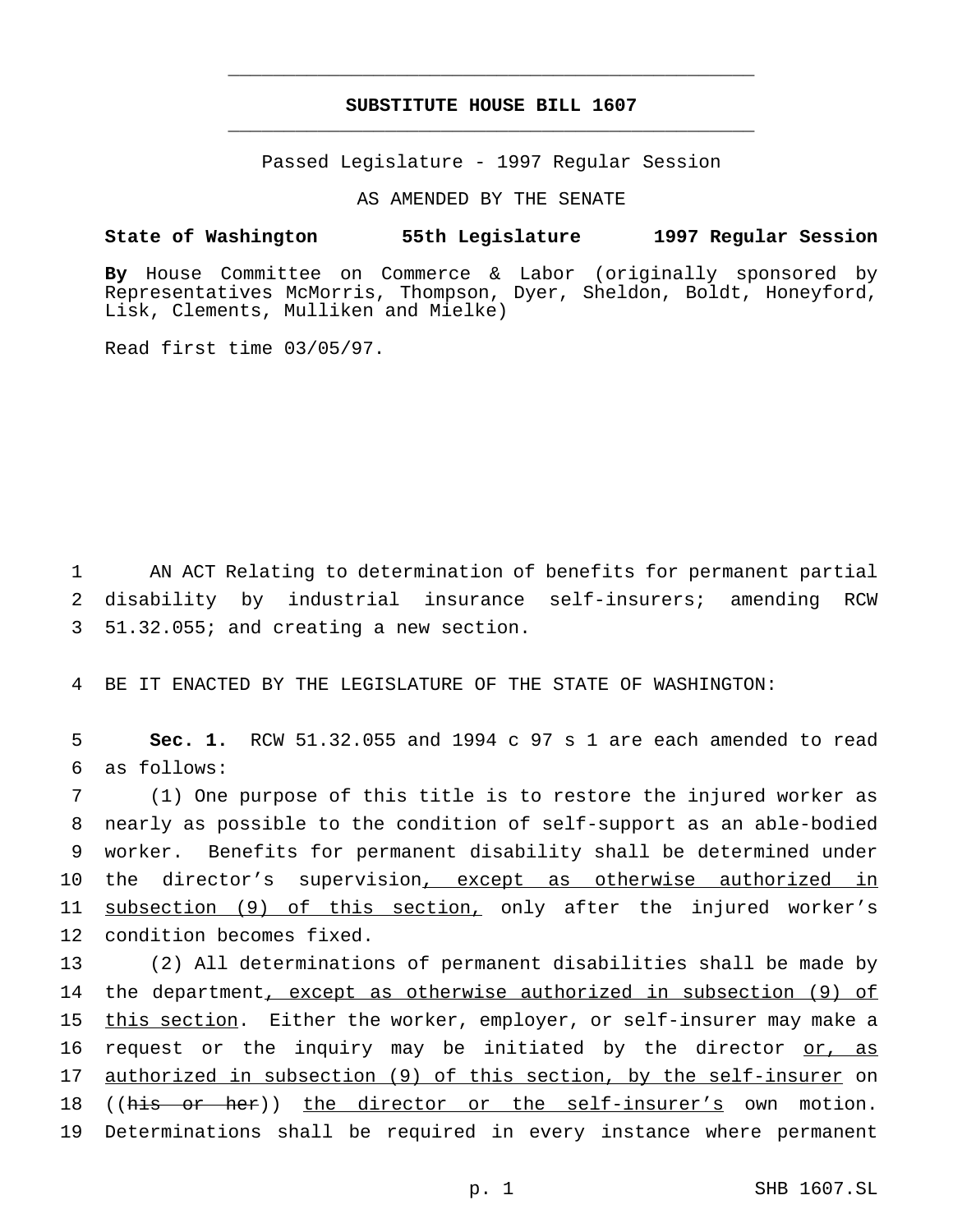disability is likely to be present. All medical reports and other pertinent information in the possession of or under the control of the 3 employer or, if the self-insurer has made a request to the department, 4 in the possession of or under the control of the self-insurer shall be forwarded to the director with the request.

 (3) A request for determination of permanent disability shall be 7 examined by the department or, if authorized in subsection (9) of this 8 section, the self-insurer, and the department shall issue an order 9 ((shall issue)) in accordance with RCW 51.52.050 or, in the case of a 10 self-insured employer, the self-insurer may: (a) Enter a written 11 order, communicated to the worker and the department self-insurance section in accordance with subsection (9) of this section, or (b) request the department to issue an order in accordance with RCW 51.52.050.

 (4) The department or, in cases authorized in subsection (9) of this section, the self-insurer may require that the worker present himself or herself for a special medical examination by a physician or 18 physicians selected by the department, and the department or, in cases 19 authorized in subsection (9) of this section, the self-insurer may require that the worker present himself or herself for a personal interview. The costs of the examination or interview, including payment of any reasonable travel expenses, shall be paid by the department or self-insurer, as the case may be.

 (5) The director may establish a medical bureau within the department to perform medical examinations under this section. Physicians hired or retained for this purpose shall be grounded in industrial medicine and in the assessment of industrial physical impairment. Self-insurers shall bear a proportionate share of the cost of the medical bureau in a manner to be determined by the department.

 (6) Where a dispute arises from the handling of any claim before the condition of the injured worker becomes fixed, the worker, employer, or self-insurer may request the department to resolve the dispute or the director may initiate an inquiry on his or her own motion. In these cases, the department shall proceed as provided in this section and an order shall issue in accordance with RCW 51.52.050. (7)(a) If a claim (i) is accepted by a self-insurer after June 30, 37 1986, and before August 1, 1997, (ii) involves only medical treatment and the payment of temporary disability compensation under RCW 51.32.090 or only the payment of temporary disability compensation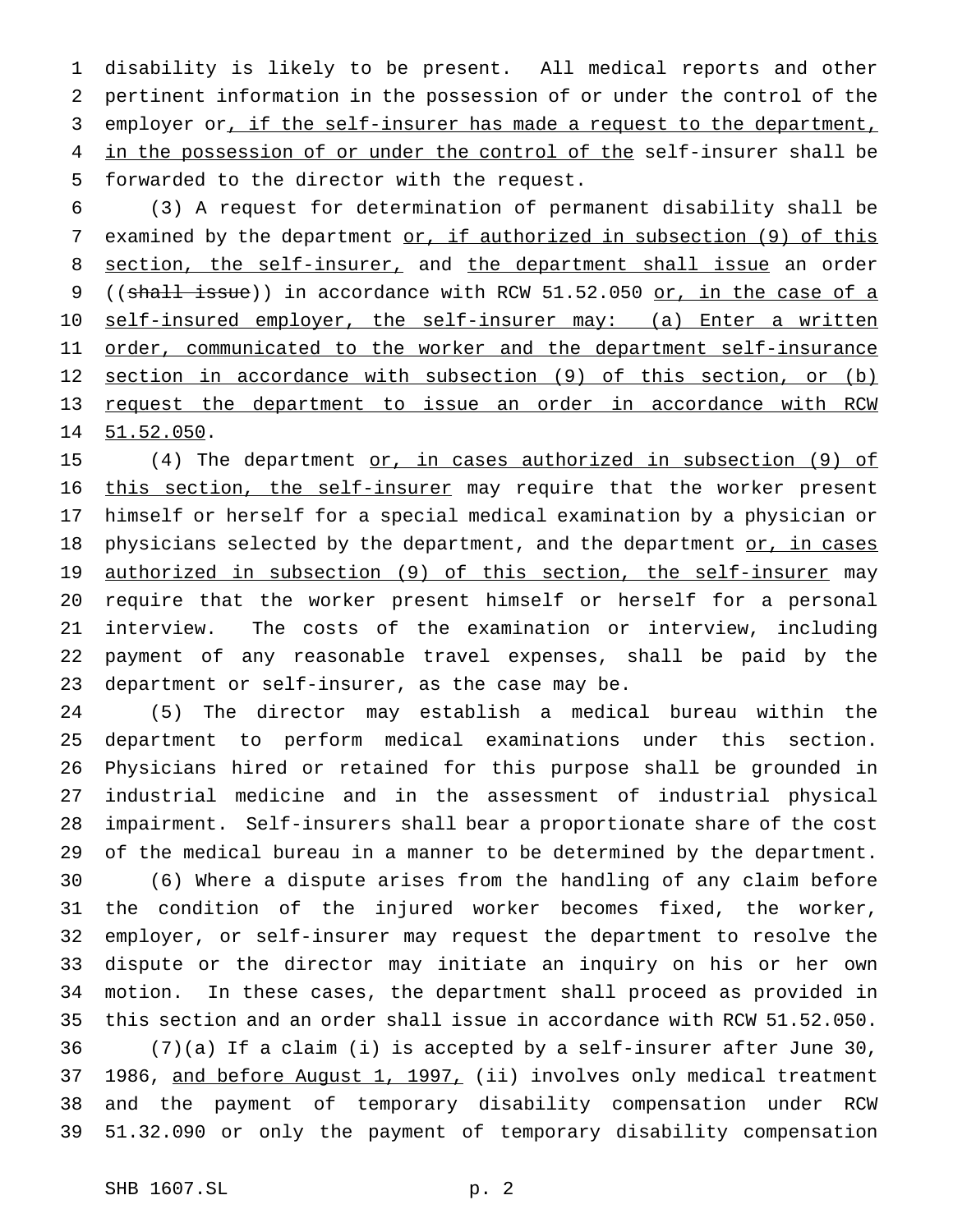under RCW 51.32.090, (iii) at the time medical treatment is concluded does not involve permanent disability, (iv) is one with respect to which the department has not intervened under subsection (6) of this section, and (v) the injured worker has returned to work with the self- insured employer of record, whether at the worker's previous job or at a job that has comparable wages and benefits, the claim may be closed by the self-insurer, subject to reporting of claims to the department in a manner prescribed by department rules adopted under chapter 34.05 RCW.

 (b) All determinations of permanent disability for claims accepted 11 <u>under this subsection (7)</u> by self-insurers ((<del>after June 30, 1986,</del>)) shall be made by the self-insured section of the department under subsections (1) through (4) of this section.

 (c) Upon closure of a claim under (a) of this subsection, the self- insurer shall enter a written order, communicated to the worker and the department self-insurance section, which contains the following statement clearly set forth in bold face type: "This order constitutes notification that your claim is being closed with medical benefits and temporary disability compensation only as provided, and with the condition you have returned to work with the self-insured employer. If for any reason you disagree with the conditions or duration of your return to work or the medical benefits or the temporary disability 23 compensation that has been provided, you ((may)) must protest in writing to the department of labor and industries, self-insurance 25 section, within sixty days of the date you received this order." ( $1 +$  the department receives such a protest, the self-insurer's closure 27 order shall be held in abeyance. The department shall review the claim 28 closure action and enter a determinative order as provided for in RCW  $29 \quad 51.52.050.$ 

30 (d) If within two years of claim closure the department determines 31 that the self-insurer has made payment of benefits because of clerical 32 error, mistake of identity, or innocent misrepresentation or the department discovers a violation of the conditions of claim closure, the department may require the self-insurer to correct the benefits paid or payable. This paragraph does not limit in any way the application of RCW 51.32.240.))

37 (8) $(a)$  If a claim  $((a+))$   $(i)$  is accepted by a self-insurer after 38 June 30, 1990,  $((+b))$  and before August 1, 1997,  $(ii)$  involves only 39 medical treatment,  $((e))$  (iii) does not involve payment of temporary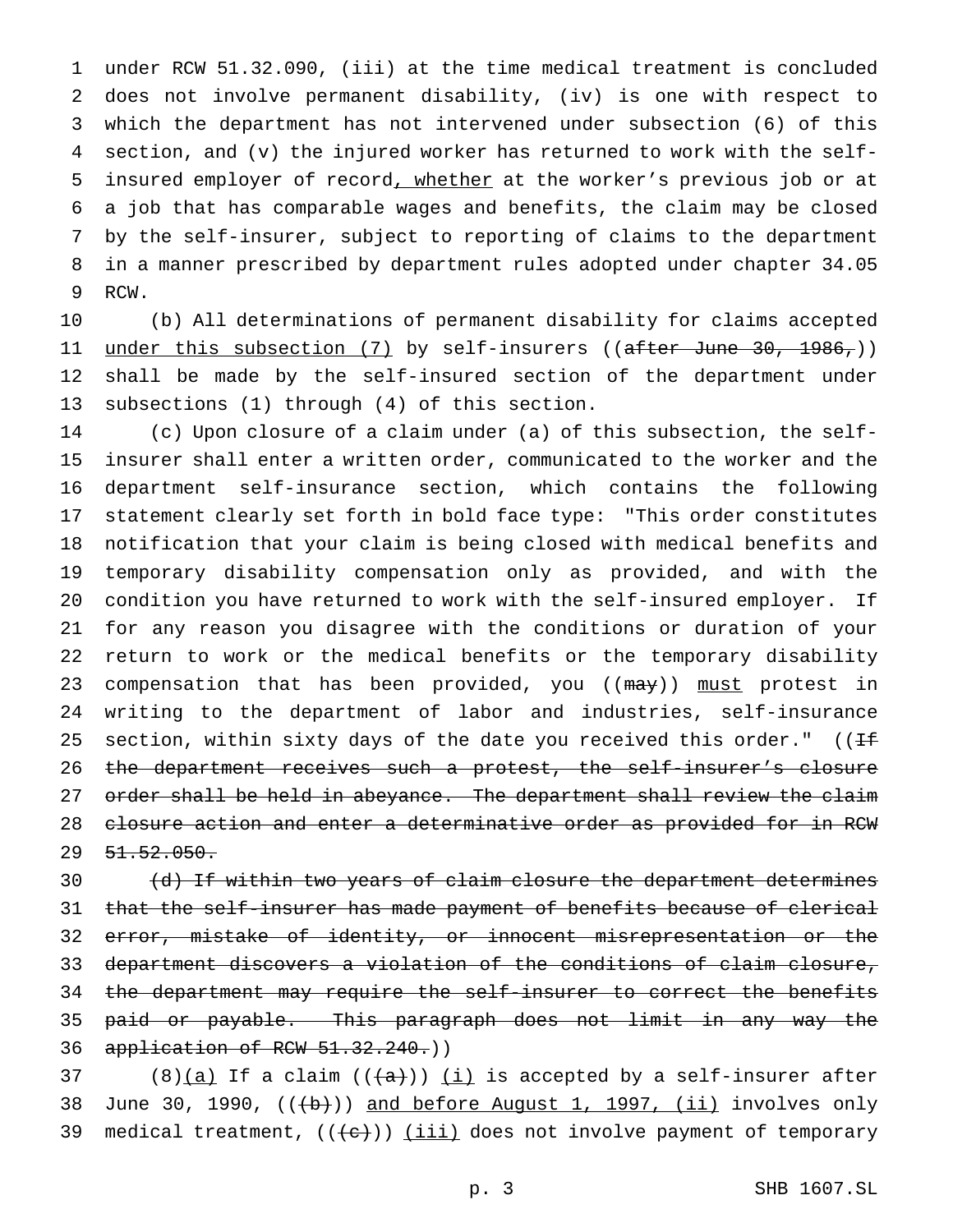1 disability compensation under RCW 51.32.090, and  $((+d))$   $(iv)$  at the time medical treatment is concluded does not involve permanent disability, the claim may be closed by the self-insurer, subject to reporting of claims to the department in a manner prescribed by department rules adopted under chapter 34.05 RCW. Upon closure of a claim, the self-insurer shall enter a written order, communicated to the worker, which contains the following statement clearly set forth in bold-face type: "This order constitutes notification that your claim is being closed with medical benefits only, as provided. If for any 10 reason you disagree with this closure, you ((may)) must protest in writing to the Department of Labor and Industries, Olympia, within 60 days of the date you received this order. The department will then 13 review your claim and enter a further determinative order."  $($  (If the 14 department receives such a protest, it shall review the claim and enter 15 a further determinative order as provided for in RCW 51.52.050.)

 (b) All determinations of permanent disability for claims accepted under this subsection (8) by self-insurers shall be made by the self- insured section of the department under subsections (1) through (4) of 19 this section.

 $(9)(a)$  If a claim: (i) Is accepted by a self-insurer after July 31, 1997; (ii)(A) involves only medical treatment, or medical treatment and the payment of temporary disability compensation under RCW 51.32.090, and a determination of permanent partial disability, if applicable, has been made by the self-insurer as authorized in this 25 subsection; or (B) involves only the payment of temporary disability compensation under RCW 51.32.090 and a determination of permanent partial disability, if applicable, has been made by the self-insurer as authorized in this subsection; (iii) is one with respect to which the 29 department has not intervened under subsection (6) of this section; and (iv) concerns an injured worker who has returned to work with the self-31 insured employer of record, whether at the worker's previous job or at 32 a job that has comparable wages and benefits, the claim may be closed 33 by the self-insurer, subject to reporting of claims to the department in a manner prescribed by department rules adopted under chapter 34.05 RCW.

 (b) If a physician submits a report to the self-insurer that 37 concludes that the worker's condition is fixed and stable and supports payment of a permanent partial disability award, and if within fourteen days from the date the self-insurer mailed the report to the attending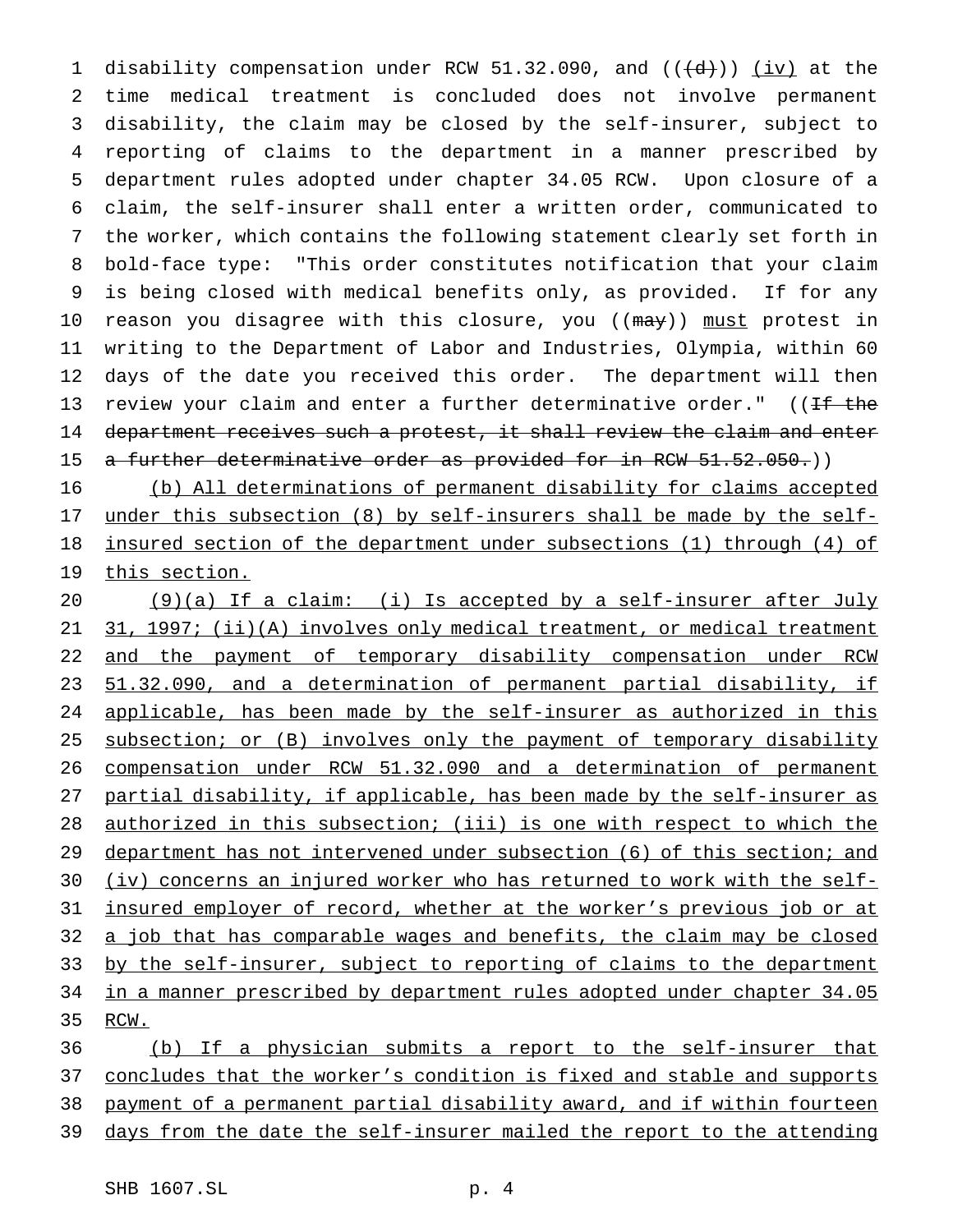or treating physician, the worker's attending or treating physician disagrees in writing that the worker's condition is fixed and stable, the self-insurer must get a supplemental medical opinion from a provider on the department's approved examiner's list before closing the claim. In the alternative, the self-insurer may forward the claim to the department, which must review the claim and enter a final order as provided for in RCW 51.52.050.

 (c) Upon closure of a claim under this subsection (9), the self- insurer shall enter a written order, communicated to the worker and the department self-insurance section, which contains the following statement clearly set forth in bold-face type: "This order constitutes notification that your claim is being closed with such medical benefits 13 and temporary disability compensation as provided to date and with such award for permanent partial disability, if any, as set forth below, and 15 with the condition that you have returned to work with the self-insured employer. If for any reason you disagree with the conditions or 17 duration of your return to work or the medical benefits, temporary disability compensation provided, or permanent partial disability that 19 has been awarded, you must protest in writing to the Department of Labor and Industries, Self-Insurance Section, within sixty days of the date you received this order. If you do not protest this order to the department, this order will become final."

 (d) All determinations of permanent partial disability for claims accepted by self-insurers under this subsection (9) may be made by the 25 self-insurer or the self-insurer may request a determination by the self-insured section of the department. All determinations shall be made under subsections (1) through (4) of this section.

 (10) If the department receives a protest of an order issued by a self-insurer under subsections (7) through (9) of this section, the 30 self-insurer's closure order must be held in abeyance. The department shall review the claim closure action and enter a further determinative order as provided for in RCW 51.52.050. If no protest is timely filed, the closing order issued by the self-insurer shall become final and 34 shall have the same force and effect as a department order that has become final under RCW 51.52.050.

 (11) If within two years of claim closure under subsections (7) 37 through (9) of this section, the department determines that the self- insurer has made payment of benefits because of clerical error, mistake 39 of identity, or innocent misrepresentation or the department discovers